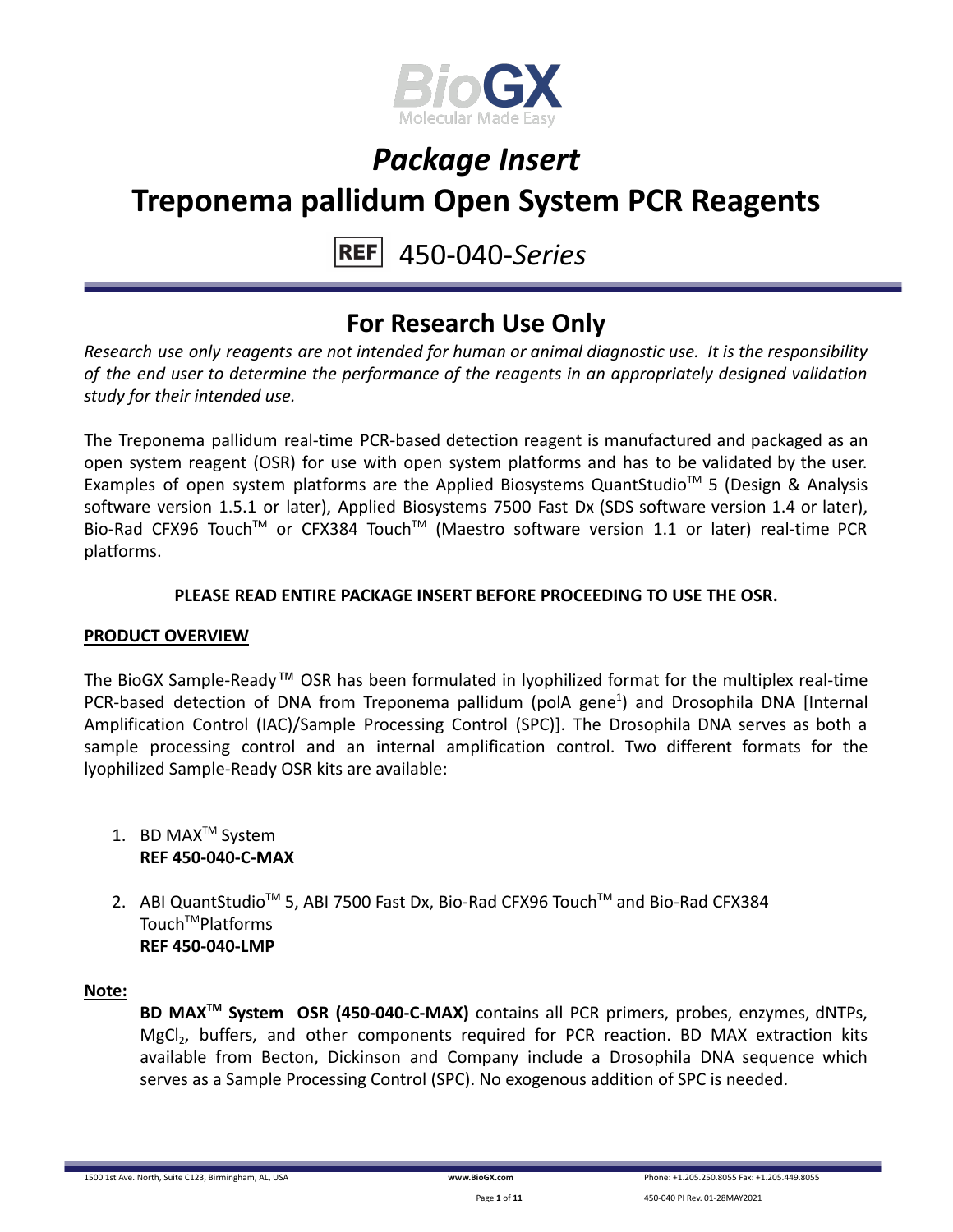

450-040-*Series*

**OSR for ABI and Bio-Rad Platforms (450-040-LMP)** contain all PCR primers, probes, enzymes, dNTPs, MgCl<sub>2</sub>, buffers, and other components required for the PCR reaction. Drosophila DNA sequence is included in the OSR master mix and serves as Internal Amplification Control (IAC). No exogenous addition of SPC is needed.

#### **PACKAGE CONTENTS**

**BioGX REF:** 450-040-C-MAX **Platform(s):** BD MAX<sup>™</sup> System

Each 24-reaction package contains two pouches:

- 1. First pouch contains 24 sealed BD MAX<sup>™</sup> tubes of BioGX lyophilized Sample-Ready<sup>™</sup> OSR, each tube sufficient for a 12.5 µL PCR reaction.
- 2. Second pouch contains 24 sealed BD MAX<sup>™</sup> tubes, each containing 25  $\mu$ L of OSR-specific BioGX Rehydration Buffer.

#### **BioGX REF:** 450-040-LMP

Platform(s): ABI QuantStudio<sup>™</sup> 5, ABI 7500 Fast Dx, Bio-Rad CFX96 Touch<sup>™</sup> and Bio-Rad CFX384 Touch<sup>TM</sup>

Each 64-reaction package consists of one pouch:

1. The pouch contains 2 x 8-tube strips. Each tube contains BioGX lyophilized Sample-Ready<sup>™</sup> OSR sufficient for 4 x 15 uL PCR reactions. Note: 8-tube strips containing reagents ARE NOT compatible with ABI QuantStudio<sup>™</sup> 5, ABI 7500 Fast Dx, Bio-Rad CFX96 Touch™ and Bio-Rad CFX384 Touch™ instruments.

#### **EQUIPMENT AND MATERIALS REQUIRED BUT NOT PROVIDED**

- Lyophilized Positive Control Template DNA Beads  $(10^5 \text{ copies/head})$ 
	- BioGX Treponema Pallidum (Part number 720-0056)
- BioGX Molecular Grade Water or equivalent
	- BioGX Rehydration Water (Part number: 800-0035-12)
- BD MAX ™ ExK ™ DNA-3 (US BD catalog no. 442821/ International BD catalog no. 442822)
- BD MAX ™ PCR Cartridges (US and International BD catalog no. 437519)
- Vortex Genie 2 Vortexer (VWR catalog no. 58815-234) or equivalent
- Disposable nitrile gloves
- Applied Biosystems QuantStudio 5 (0.2 mL) consumables.
	- Thermo Fisher optical 8-tube strip (catalog no. 4316567)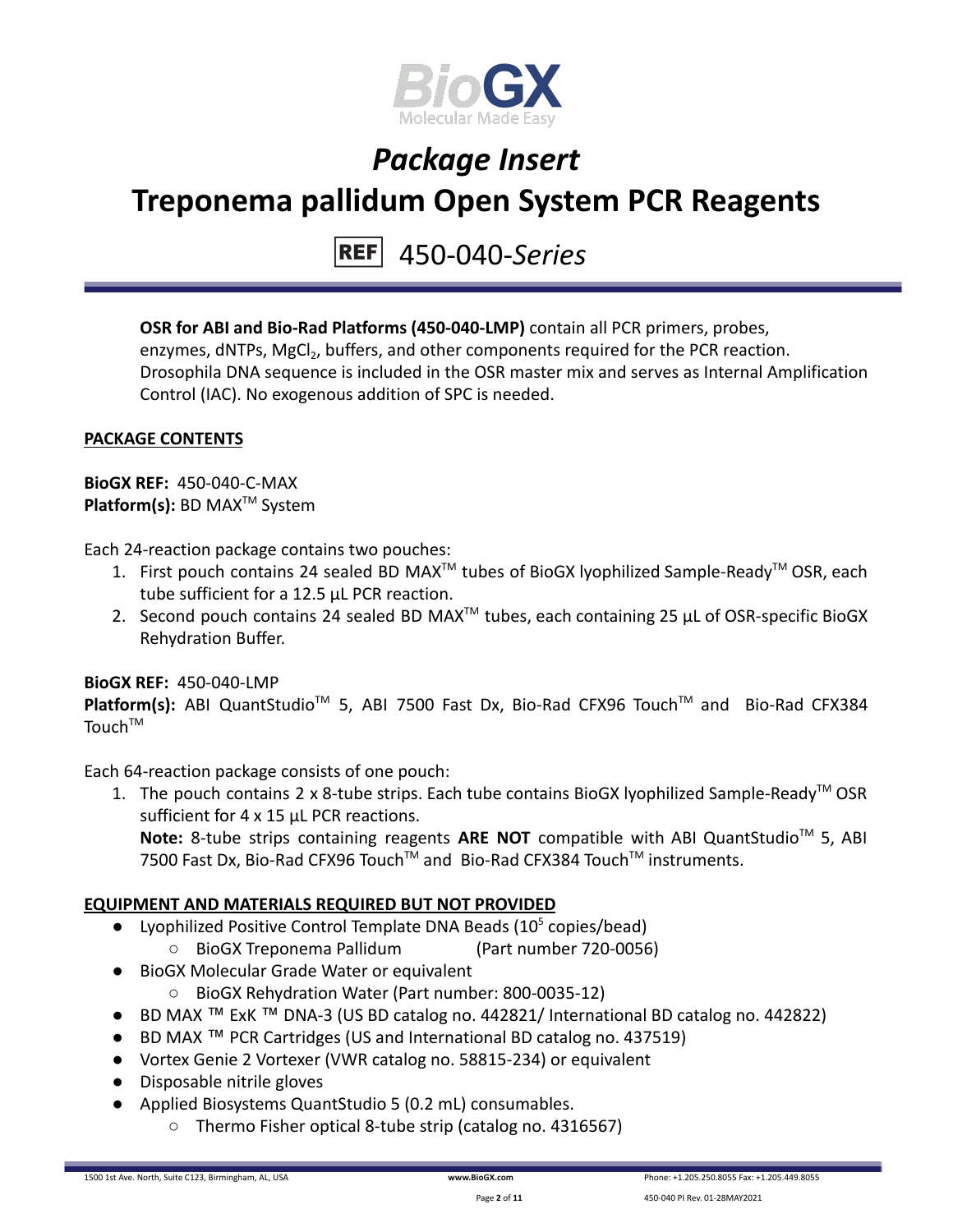

450-040-*Series* **REF** 

- Thermo Fisher ultra-clear optical caps, strips of 8 (catalog no. AB-0866)
- Thermo Fisher 96-well optical clear reaction plates (catalog no. A36924)
- Thermo Fisher 96-well qPCR plate seals (catalog no. AB-1170)
- Applied Biosystems 7500 Fast Dx (0.1 mL) consumables.
	- Thermo Fisher optical 8-tube strip (catalog no. 4358293)
	- Thermo Fisher ultra-clear optical caps, strips of 8 (catalog no. 4323032)
	- Thermo Fisher 96-well optical reaction plates (catalog no. 4346906)
	- Thermo Fisher 96-well qPCR plate seals (catalog no. 4311971)
- Bio-Rad CFX96 Touch consumables.
	- Bio-Rad 8-tube PCR strips without caps (catalog no. TLS0851)
	- Bio-Rad Optical flat 8-cap strips for PCR tubes (catalog no. TCS0803)
	- Bio-Rad 96-well plates (catalog no. HSP9655)
	- Bio-Rad 96-well plate sealing film, optical (catalog no. MSB1001)
- Bio-Rad CFX384 Touch consumables.
	- Bio-Rad 384-well plates (catalog no. HSP3905)
	- Bio-Rad 384-well plate sealing film, optical (catalog no. MSB1001)

#### **WARNINGS AND PRECAUTIONS**

- For research use only. Not intended for human or animal diagnostics use.
- If handling biological samples, including used Extraction Kits and PCR Cartridges, treat as if capable of transmitting infectious agents in accordance with safe laboratory procedures such as those described in CLSI Document M29 $2$  and in Biosafety in Microbiological and Biomedical Laboratories<sup>3</sup>.
- BioGX REF: 450-040-C-MAX has been quality control tested only with the BD Open System Extraction Kits on the BD MAX<sup>™</sup> System.
- BioGX REF: 450-040-LMP has been quality control tested only with the ABI QuantStudio<sup>™</sup> 5, ABI 7500 Fast Dx, Bio-Rad CFX96 Touch™ and Bio-Rad CFX384 Touch<sup>™</sup> real-time PCR platforms.
- Do not use the reagents if the protective pouches are open or torn upon arrival.
- Close reagent protective pouches promptly with the zip seal after each use. Remove any excess air in the pouches prior to sealing and store at 2-8 °C.
- Do not remove desiccant from the PCR master mix pouches.
- Do not use Sample-Ready**TM** master mix if the desiccant is not present or is broken inside the Sample-Ready**TM** master mix pouches.
- Do not use reagent tubes if the foil seal has been opened or damaged.
- Do not mix reagents from different pouches and/or kits and/or lots.
- Do not use expired reagents and/or materials.



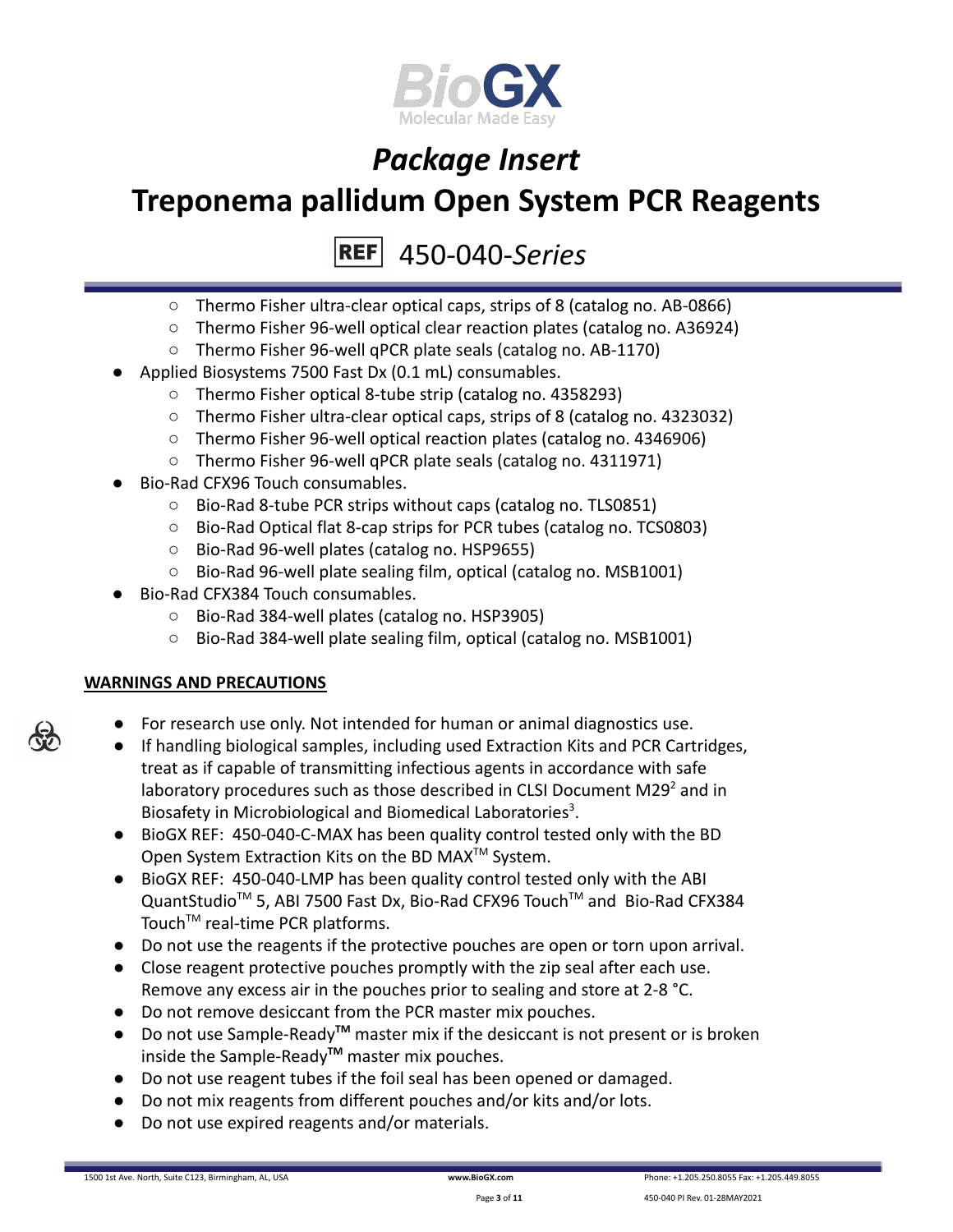

450-040-*Series* **REF** 

- Refer to BD MAX<sup>™</sup> ExK<sup>™</sup> DNA-3 Extraction Kit Instructions or to other respective nucleic acid extraction kits manufacturers' instructions for information about proper handling, cautions, and proper waste disposal.
- Do not mix septum caps between Sample Buffer Tubes or re-use septum caps as contamination may occur and compromise test results.
- Check BD Unitized Reagent Strips for proper liquid fills (ensure that the liquids are at the bottom of the tubes).
- Do not pipette by mouth.

 $\mathbf i$   $\mathbf i$ 

- Do not smoke, drink, or eat in areas where samples or kits are being handled.
- Dispose of unused reagents and waste in accordance with country, federal, provincial, state, and local regulations.
- Use clean gloves when handling extraction kit components and PCR reagents and buffer tubes.

#### **STORAGE REQUIREMENTS AND RECOMMENDATIONS**



Product ships at ambient temperature, but BioGX recommends long-term storage at 2-25°C. Reagents have been tested to demonstrate optimal performance when stored properly and consumed by the Manufacturer Recommended Use By Date. The end user may opt to extend the useful life for Research Use Only reagents upon completing their own performance validations. BioGX's guarantee of reagent integrity does not extend beyond the Manufacturer Recommended Use By Date when stored properly. Avoid exposing the reagents (lyophilized or rehydrated) to direct sunlight or long-term ambient lighting. Tightly reseal the pouch with unused reactions and immediately return to a refrigerator after opening. To mitigate reagent performance degradation from exposure to moisture, BioGX suggests using the entire contents of the opened pouch within 2 months; however, the user may choose to verify an extended working time > 2 months by performance testing with positive controls and an examination of the sample preparation control target.

#### **SAMPLE TYPES UTILIZED FOR QUALITY CONTROL TESTING**

-Swab samples collected in Copan Universal Transport Media (UTM $^{\circledR}$ ) or Copan ESwab<sup>TM</sup>

1500 1st Ave. North, Suite C123, Birmingham, AL, USA **[www.BioGX.com](http://www.biogx.com/eu)** Phone: +1.205.250.8055 Fax: +1.205.449.8055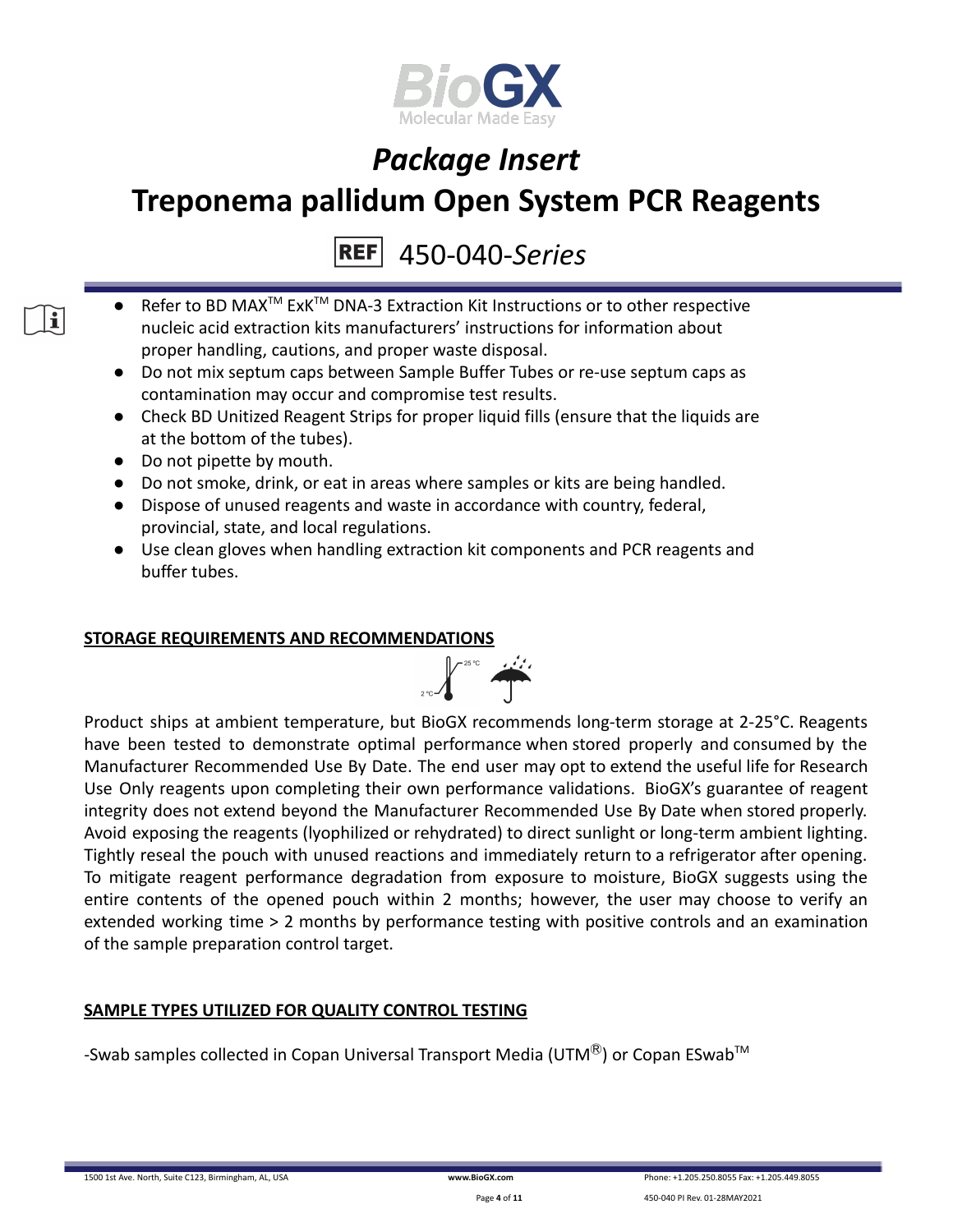

450-040-*Series* **REF** 

#### **REAGENT OPTICAL CONFIGURATION**

#### **Table 1A.** Optical Channel Configuration for REF 450-040-C-MAX.

| <b>Optical Channel</b><br>(Fluorophore Equivalent) | <b>Target</b>      |
|----------------------------------------------------|--------------------|
| <b>FAM</b>                                         | Unused             |
| <b>HEX</b>                                         | Unused             |
| Texas Red                                          | Treponema pallidum |
| Cy <sub>5</sub>                                    | Unused             |
| Cy5.5                                              | <b>SPC</b>         |

#### **Table 1B.** Optical Channel Configuration for REF 450-040-LMP.

| <b>Optical Channel</b><br>(Fluorophore Equivalent) | <b>Target</b>      |
|----------------------------------------------------|--------------------|
| <b>FAM</b>                                         | Unused             |
| <b>HEX</b>                                         | Unused             |
| Texas Red                                          | Treponema pallidum |
| Cy <sub>5</sub>                                    | IAC                |
| Cy5.5                                              | Unused             |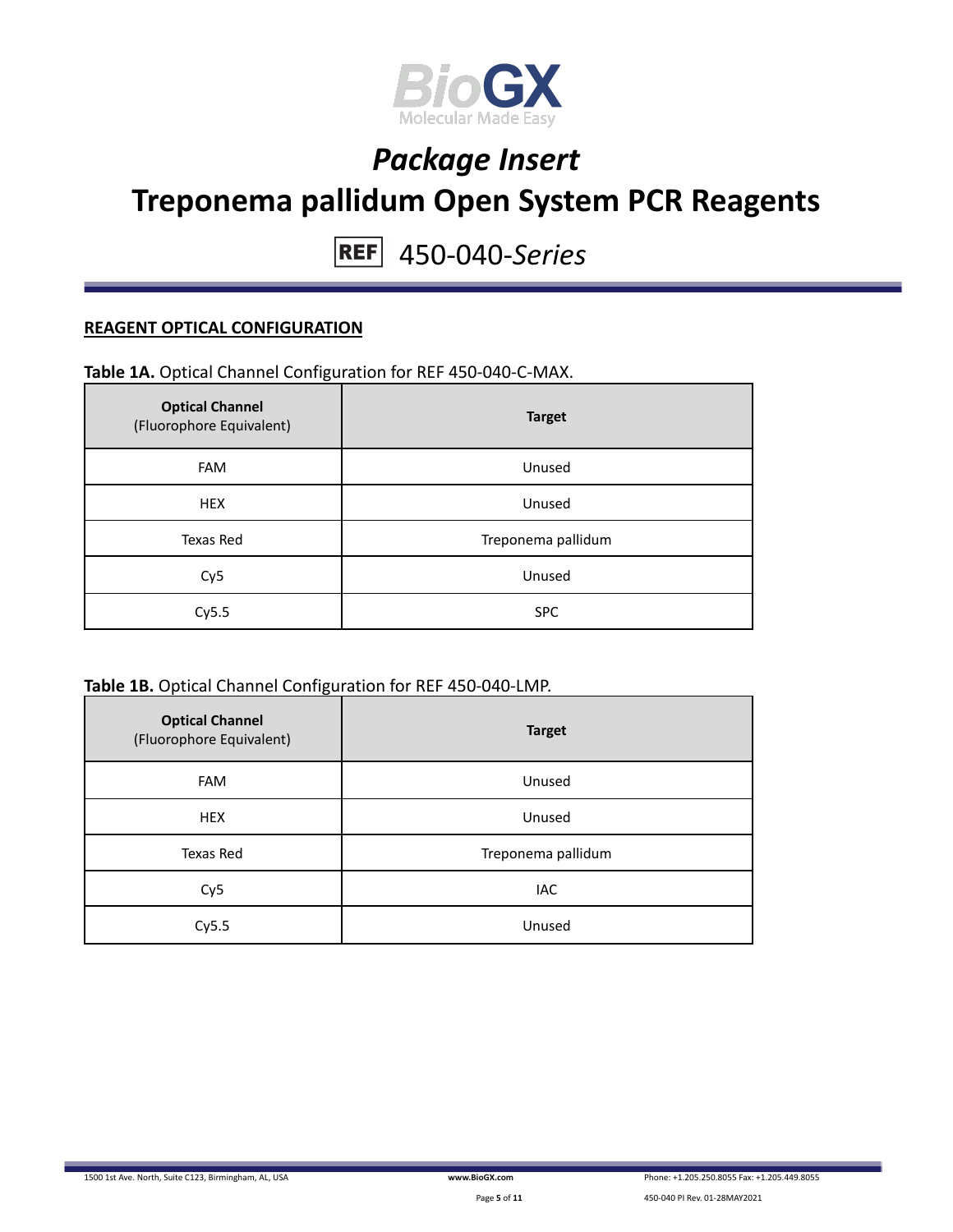

450-040-*Series* **REF** 

#### **QUALITY CONTROL AND EXTRACTION TESTING PARAMETERS**

#### **BD MAXTM System (BioGX REF: 450-040-C-MAX)**

As a starting point, users can import and install the Electronic User Defined Protocol (eUDP) that utilizes ExK DNA-3 extraction kits onto the BD MAX<sup>™</sup>. BioGX's most current eUDP utilized for quality control of this product can be obtained by sending an email to [TS@biogx.com](mailto:TS@biogx.com). Please refer to the BD MAX<sup>TM</sup> user manual<sup>4</sup> for uploading instructions**.**

#### **ABI and Bio-Rad Platforms (BioGX REF: 450-040-LMP)**

As a starting point, users can import and install a PCR run file onto:

- 1. Applied Biosystems QuantStudio<sup>™</sup> 5 (Design & Analysis software version 1.5.1 or later)
- 2. ABI 7500 Fast Dx (SDS software version 1.4 or later)
- 3. Bio-Rad CFX96 Touch<sup>™</sup> (Maestro software version 1.1 or later)
- 4. Bio-Rad CFX384 Touch™ (Maestro software version 1.1 or later)

BioGX's most current ABI QuantStudio<sup>™</sup> 5, ABI 7500 Fast Dx, Bio-Rad CFX96 Touch™, and Bio-Rad CFX384 Touch™ PCR run files utilized for quality control of this product can be obtained by sending an email to **[TS@biogx.com.](mailto:TS@biogx.com)** Please refer to the Applied Biosystems QuantStudio<sup>™</sup> 5 user manual<sup>5</sup> for uploading instructions. Please refer to the ABI 7500 Fast Dx user manual<sup>6</sup> for uploading instructions. Please refer to the Bio-Rad CFX96 Touch<sup>™</sup> user manual<sup>7</sup> for uploading instructions. Please refer to the Bio-Rad CFX384 Touch<sup>™</sup> user manual<sup>7</sup> for uploading instructions.

#### **SAMPLE VOLUMES UTILIZED DURING QUALITY CONTROL TESTING**

The end user may choose to validate a different pretreatment method or volume of sample to load other than the sample processing used by BioGX for QC testing as outlined below.

#### **Swab sample (3 mL Copan Universal Transport Media (UTM**Ⓡ**))**

#### **BD MAXTM System**

Thoroughly vortex the sample prior to addition to the Sample Buffer Tube (SBT). Pipette 100 μL of sample into the SBT, aseptically place the BD<sup>TM</sup> septum cap on each SBT. Pulse vortex the SBT for 1-3 seconds, and load the SBT into the extraction tray.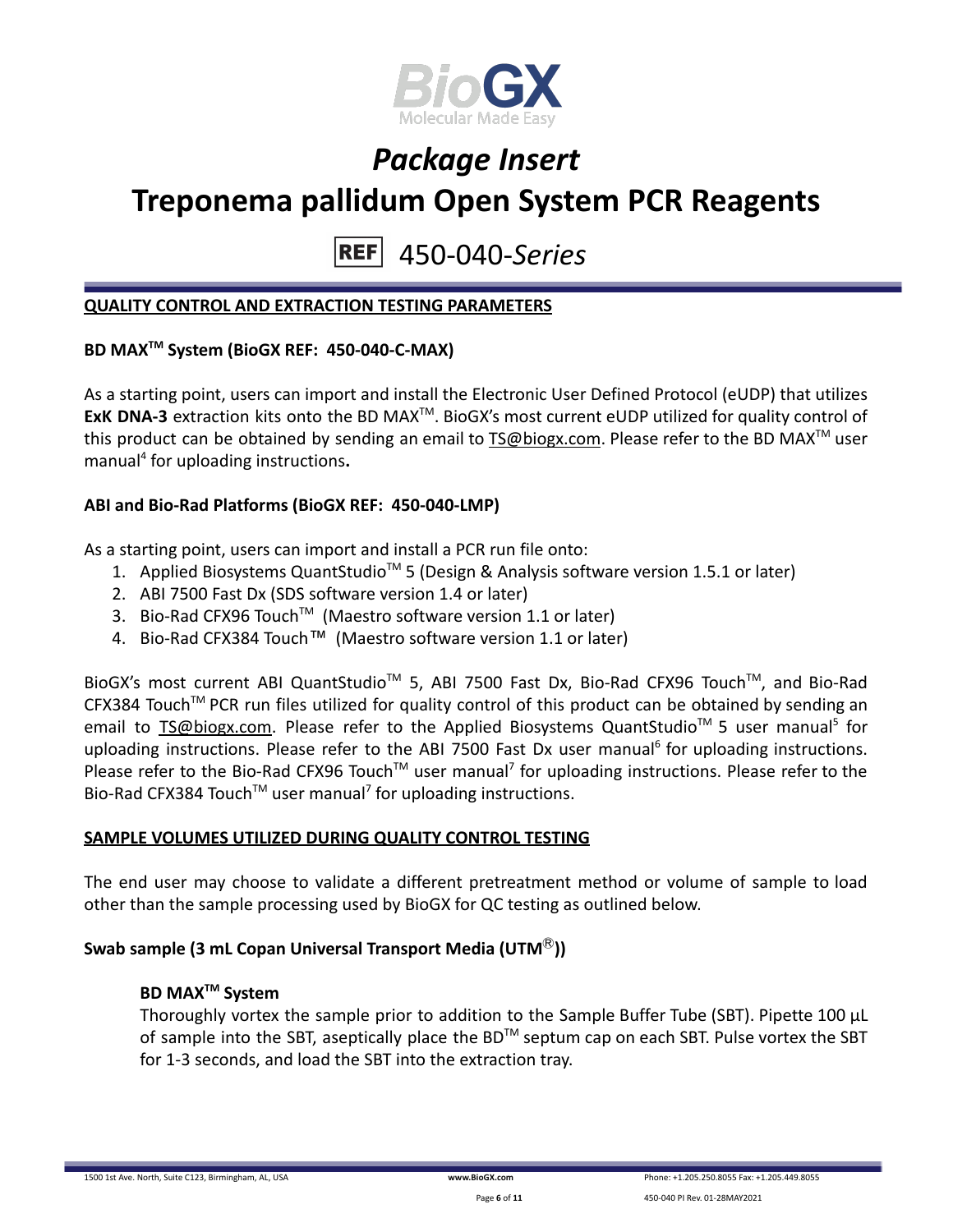

### 450-040-*Series*

#### **ABI and Bio-Rad Platforms (validated magnetic bead or silica column extraction kits)**

Thoroughly vortex the sample prior to processing. Follow manufacturer recommendations for extraction of appropriate sample volume. Transfer 5 μL to purified nucleic acid to master mix as described in Section: *BioGX Quality Control Test Setup Procedure for ABI and Bio-Rad Platforms.*

#### **Swab sample (1 mL Copan Universal Transport Media (UTM**Ⓡ**) or Copan ESwabTM )**

#### **BD MAXTM System**

Thoroughly vortex the sample prior to addition to the Sample Buffer Tube (SBT). Pipette 50 μL of sample into the SBT, aseptically place the BD<sup>™</sup> septum cap on each SBT. Pulse vortex the SBT for 1-3 seconds, and load the SBT into the extraction tray.

#### **ABI and Bio-Rad Platforms (validated magnetic bead or silica column extraction kits)**

Thoroughly vortex the sample prior to processing. Follow manufacturer recommendations for extraction of appropriate sample volume. Transfer 5 μL to purified nucleic acid to master mix as described in Section: *BioGX Quality Control Test Setup Procedure for ABI and Bio-Rad Platforms.*

#### **BioGX QUALITY CONTROL TEST SETUP PROCEDURE**

#### **BD MAXTM System Quality Control Test Setup**

#### **Loading a Sample Buffer Tube (SBT)**

- 1. Add the appropriate sample volume to each SBT.
- 2. Aseptically place  $BD^{TM}$  septum cap on each SBT.
- 3. Vortex the SBT for 1-3 seconds.
- 4. Load the SBT into the extraction tray.

#### **WEAR NITRILE GLOVES WHEN HANDLING LYOPHILIZED REAGENTS TO REDUCE THE GENERATION OF STATIC CHARGES. DO NOT USE LATEX GLOVES.**

#### **Assembly of BD MAX Extraction Strips and BioGX Reagents**

- 1. Choose the appropriate BD MAX<sup>TM</sup> extraction kit (see above). DO NOT use BD MAX<sup>TM</sup> master mix or the blank 0.3 mL conical tubes that come with the extraction kit.
- 2. Load the selected extraction cartridges into the extraction tray, 1 per sample to be tested.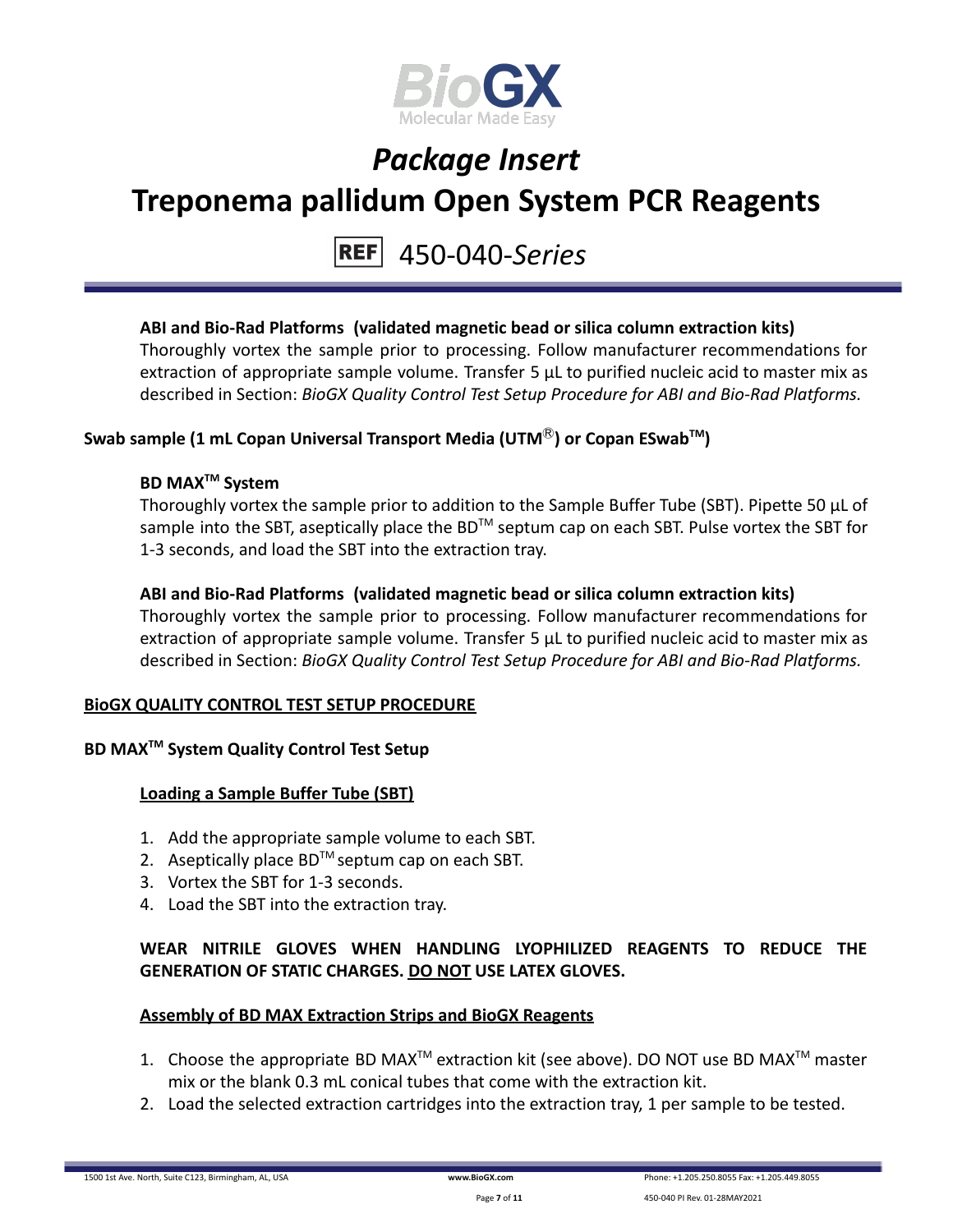

# *Package Insert*

### **Treponema pallidum Open System PCR Reagents**

450-040-*Series* **REF** 

- 3. Snap one BD MAX<sup>™</sup> ExK<sup>™</sup> DNA Extraction tube into snap-in position 1 (Snap-1) of each extraction strip (**Figure 1**).
- 4. Snap one BioGX Sample-Ready™ lyophilized reagent tube into position 2 (Snap-2) of each extraction strip. Check to make sure the lyophilized cake is at the bottom of the tube prior to inserting into the strip. The funnel-shaped cake may be in any orientation  $(v, >, \land, <)$ .
- 5. Snap one BioGX Rehydration Buffer tube into position 3 (Snap-3) of each extraction strip. Check to make sure the buffer is at the bottom of the tube prior to inserting into the strip. Position 4 (Snap-4) will remain empty.
- 6. Lift the tray and briefly examine the bottom of each strip to ensure all reagents are at the bottom of each tube and bubbles are not present in Extraction buffer reservoirs.
- 7. Proceed with worklist generation and sample loading per BD MAX $^{TM}$  operating instructions. Select the appropriate User Defined Protocol (UDP). Load the extraction tray and, if necessary, a new PCR card into the instrument, close the door, and click "Start Run."
- 8. Analyze the results by opening the completed run file in the "Results" tab.

#### BD MAX ExK™ 4-Snap Unitized Reagent Strip **Single Master Mix Type 4 Setup**



**Figure 1.** Diagram of BD MAX**TM** ExK**TM** 4-snap Unitized Reagent Strips.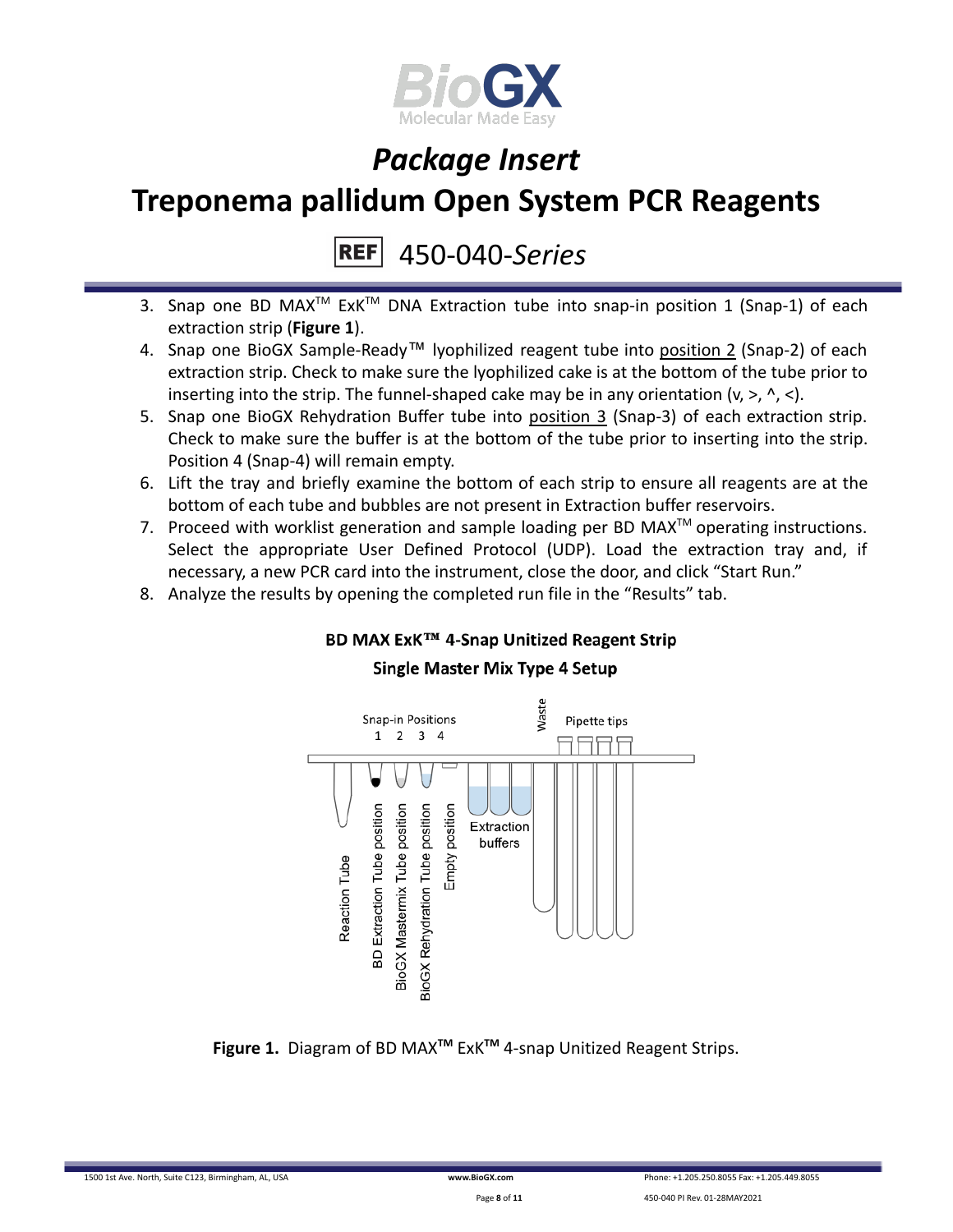

#### 450-040-*Series* **REF**

#### **Important Note**

Always first insert all Snap-1 tubes, then all Snap-2 tubes, then all Snap-3 tubes. The Snap 4 position will remain empty unless the user has set up the reagent to run in dual master mix mode. Approximately 25 µL of extracted nucleic acid remains in the position 3 tube after extraction. This may be removed and saved for further analyses after the run has been completed.

#### **ABI and Bio-Rad Platforms Quality Control Test Setup**

#### **WEAR NITRILE GLOVES WHEN HANDLING LYOPHILIZED REAGENTS TO REDUCE THE GENERATION OF STATIC CHARGES. DO NOT USE LATEX GLOVES.**

#### **Assembly of BioGX Reagents**

1. Prepare the appropriate number of 8-tube PCR strips, 96-well or 384-well PCR plates.

2. Transfer 40 μL of molecular grade water to one vial of lyophilized BioGX reagents. The rehydrated master mix is more than sufficient for 4 samples to be tested.

Note: 8-tube strips containing reagents ARE NOT compatible with ABI QuantStudio<sup>™</sup> 5, ABI 7500 Fast Dx, Bio-Rad CFX96 Touch™ and Bio-Rad CFX384 Touch™ Platforms. Rehydrated master mix must be transferred to 8-tube PCR strips, 96-well or 384-well PCR plates compatible with appropriate instruments.

3. Mix by gently pipetting up and down. (IMPORTANT: Keep rehydrated master mix in a cold block or on ice if setup cannot not be completed within 20 minutes. If the rehydrated master mix cannot be used immediately, it can be capped and stored up to 24 hours at 2-8°C, protected from light).

4. Transfer 10 μL of rehydrated master mix to the bottom of 4 empty wells.

- 5. To each well containing 10 μL of rehydrated master mix, add 5 μL of extracted sample.
- 6. Affix the appropriate optical caps or optical plate seals.

7. Pulse spin the sealed PCR plate or tube to mix and bring liquid to the bottom.

8. Load 8-tube PCR strips or 96-well PCR plates into the real-time PCR platform and start the run. Avoid unnecessary delay once tubes/plates are loaded into the real-time PCR instrument.

#### **ASSAY PERFORMANCE**

All BioGX Research Use Only products are designed to detect 20 copies or less of the target nucleic acid per reaction.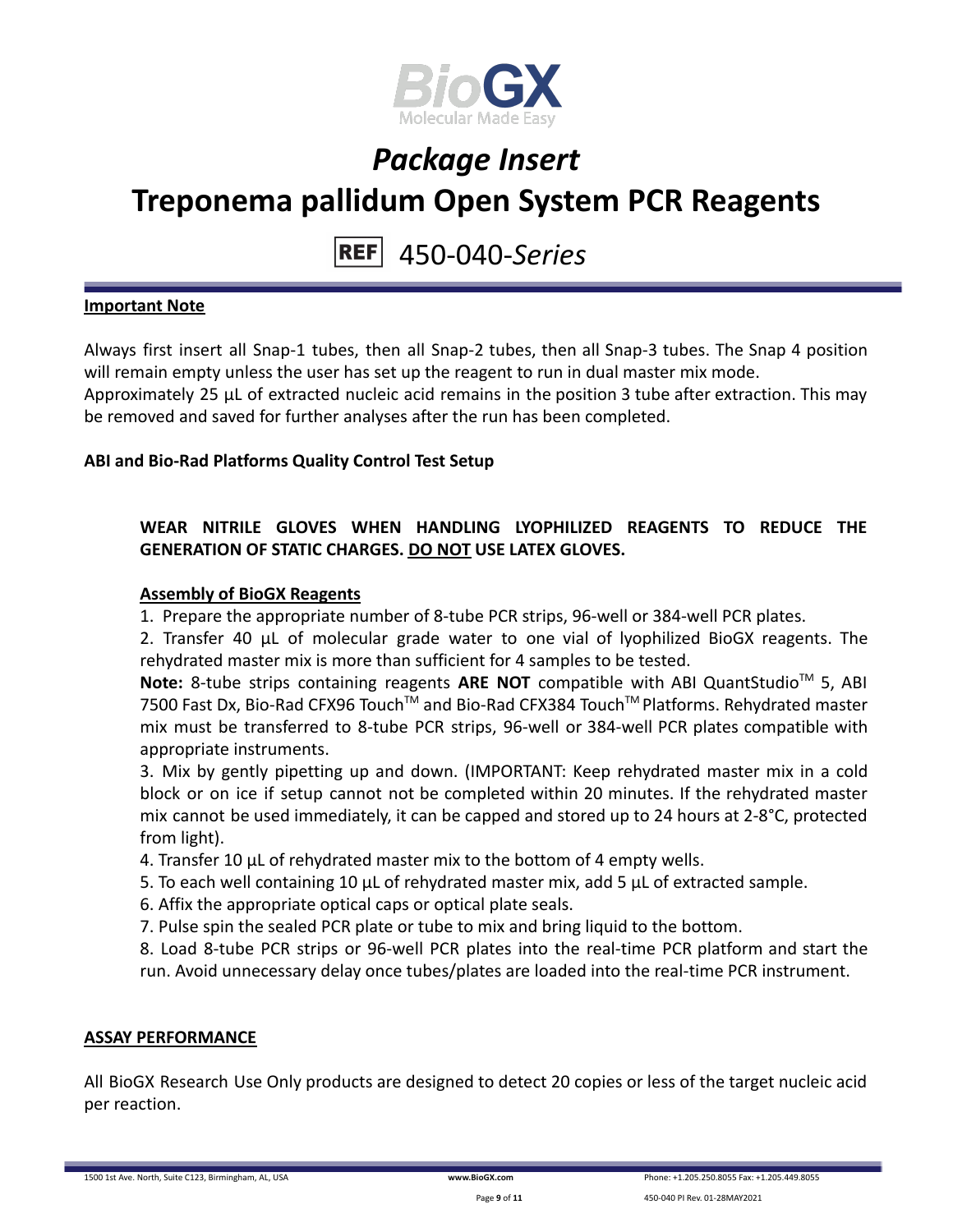

# 450-040-*Series*

#### **INTERPRETATION OF RESULTS**

#### **Table 2.** Multiplex PCR Results Interpretation for 450-040-*Series*.

| <b>Treponema</b><br>pallidum | <b>IAC or SPC</b> | Interpretation              |
|------------------------------|-------------------|-----------------------------|
| +                            | +/-               | Treponema pallidum POSITIVE |
| -                            | +                 | Treponema pallidum NEGATIVE |
| -                            |                   | Unresolved*                 |

\*Failed PCR due to inhibition, reagent failure or incorrect assembly of PCR reaction.

#### **REFERENCES**

- 1. Koek, A. G., et al. "Specific and sensitive diagnosis of syphilis using a real-time PCR for Treponema pallidum." Clinical microbiology and infection 12.12 (2006): 1233-1236.
- 2. Clinical and Laboratory Standards Institute. Protection of laboratory workers from occupationally acquired infections; Approved Guideline. Document M29 (Refer to the latest edition).
- 3. Centers for Disease Control and Prevention and National Institutes of Health. Biosafety in Microbiological and Biomedical Laboratories. Choosewood L.C. and Wilson D.E. (eds) (2009). HHS Publication No. (CDC) 21-1112.
- 4. BD MAX TM System User's Manual (refer to the latest revision) BD Life Sciences, Sparks, Maryland 21152 USA.
- 5. QuantStudioTM Design and Analysis software User Guide, ThermoFisher Scientific, Waltham, Massachusetts, USA (Refer to the latest version).
- 6. Applied Biosystems 7500 Fast Dx Real-Time PCR Instrument Instructions for Use (2012). Life Technologies Holdings Pte Ltd, Singapore. Publication Part Number 4406991 [Rev. E].
- 7. CFX96 Touch, CFX96 Touch Deep Well, CFX Connect, and CFX384 Touch Systems Instruction Manual (refer to the latest version), Bio-Rad Laboratories, Inc., Hercules, California, USA (Refer to the latest version).

#### **Please call BioGX or email info@biogx.com with any questions you may have regarding this product.**

| Rev. # | <b>Effective</b><br>Date | <b>Summary of Changes</b>       |
|--------|--------------------------|---------------------------------|
| 01     | 28 MAY 2021<br>$-$       | $\cdots$<br>Initial<br>Release. |